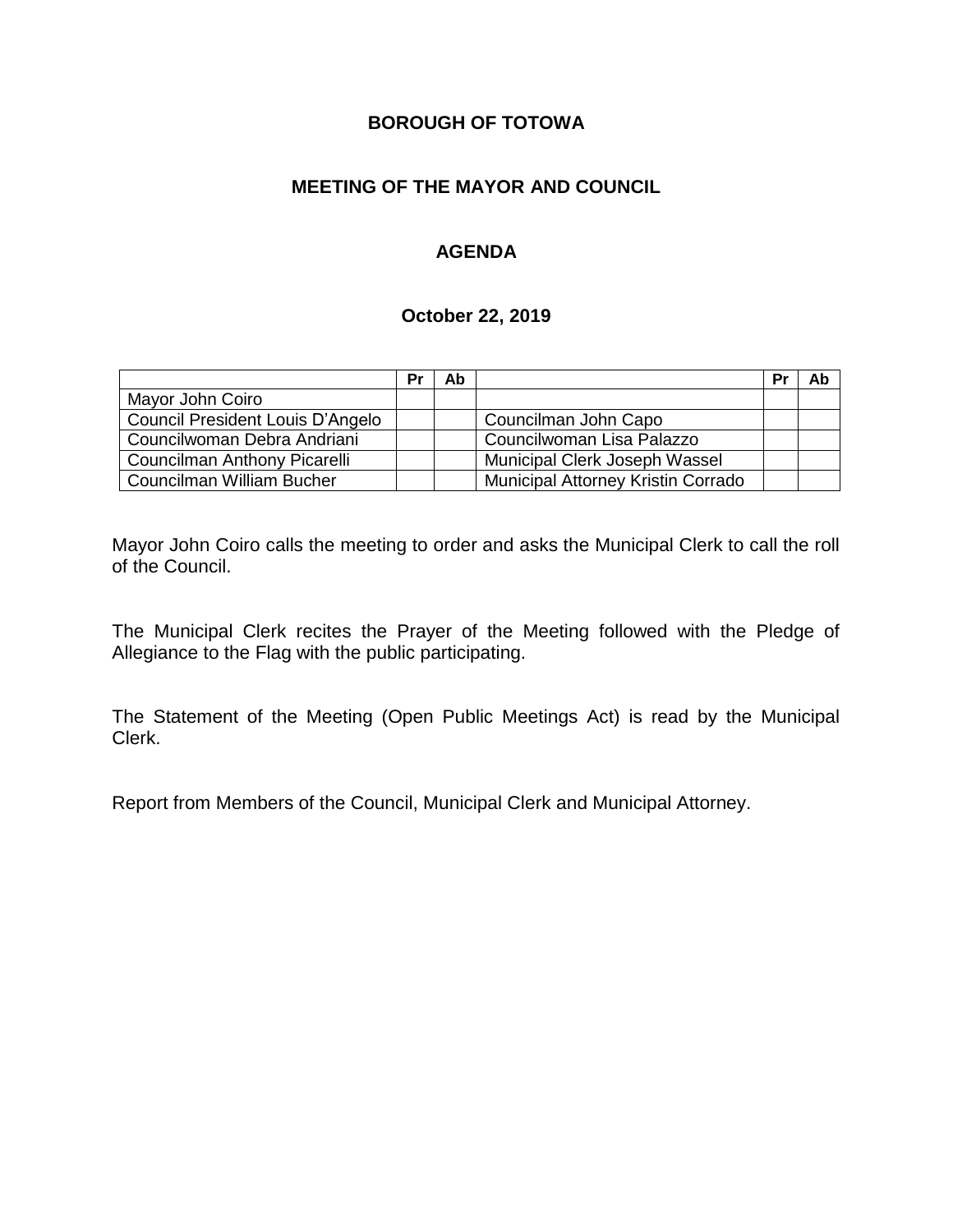Minutes of the Mayor and Council for the meeting of October 8, 2019.

## **COMMITTEE ON FINANCE: PICARELLI, D'ANGELO, CAPO.**

Resolution No. 2019-22 for the payment of bills.

Resolution Approving Supplement No. 5 To Update The Code.

Payment of the 2019 annual contribution to the Totowa Seniors and the Happy Seniors.

Letter from American Legion Memorial Post No. 227 inviting the Mayor and Council to attend their Veterans Eve Social on Sunday, November 10, 2019 at 6:00 p.m.

# **COMMITTEE ON PUBLIC SAFETY: D'ANGELO, CAPO, BUCHER.**

Recommendation of the Committee to appoint a School Crossing Guard.

Appointment by the Mayor.

Confirm the appointment.

Letter from Riverview Park Fire Company, Inc. advising that Donald Warnet, Sr. has been nominated as their candidate for Fire Chief.